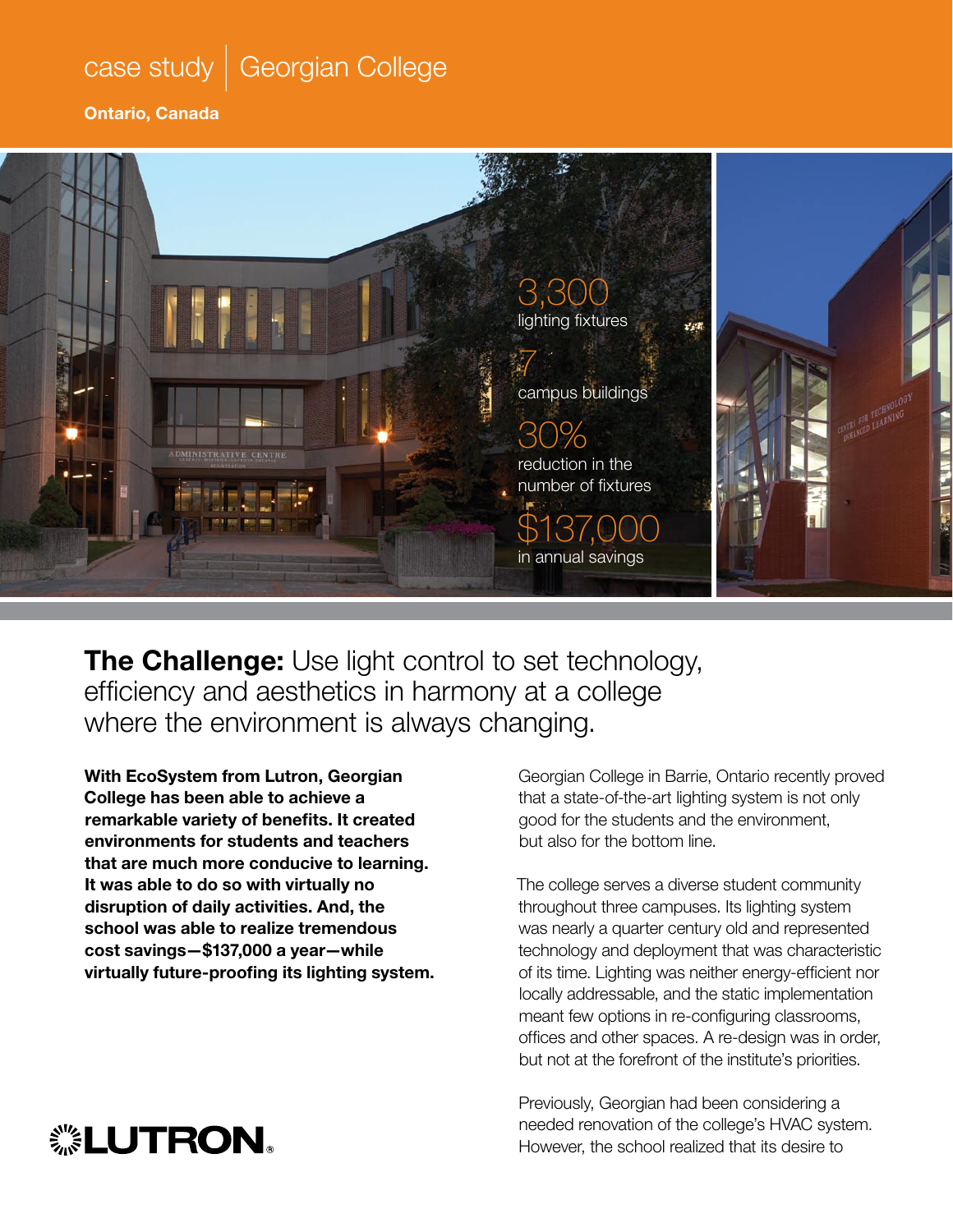

reduce energy consumption and the attendant costs would have to be seen in a broader context in order to be genuinely representative of potential savings. The institute needed more than a compartmentalized fix for HVAC. It wanted to modernize its entire energy ecosystem.

A new lighting system had to satisfy numerous criteria. Expected energy savings alone would not do; any new system would have to be flexible enough to adapt along with the school's evolving needs, with configurable fixtures and illumination levels throughout each building and room. It would

### "EcoSystem was the only solution that met all the strategic lighting requirements for this project."

#### Phil Santia

Professional Engineer, Partner of e-Lumen

have to be more economical to run than the existing system, but would also have to provide improved lighting, not only for the students and faculty, but for attendant services such as security and custodial staff. Most importantly, the solution had to be financially viable, saving money while allowing the school to pay for the system out of its own operating budget, through realized energy savings.

e-Lumen International, Inc., a lighting consultancy, was asked to assess possibilities and plot the new system. The resulting studies showed that lighting control would be just as vital to Georgian's needs

as new luminaires. After five weeks of study, the agreed-upon solution was the implementation of a Lutron EcoSystem™ throughout the campuses.

"EcoSystem was the only solution that met all the strategic lighting requirements for this project," said Phil Santia, Professional Engineer, Partner of e-Lumen. The system allows the school to centrally and locally dictate light levels throughout buildings, corridors and rooms, and customize lighting schemes to each environment, even accounting for seasons and time of day, thanks to innovative daylight harvesting capabilities. And because EcoSystem contains only nine components, installation would prove very easy.

Jeff Choma, Manager of Mechanical and Electrical Systems, oversaw the installation. "We really took the time to select the best technology for our campus," he says. "We looked into full-voltage, DALI, and IP addressable ballasts. We chose EcoSystem because it is the most versatile and simplest to use."

The project encompassed approximately 3,300 lighting fixtures throughout seven campus buildings, a number that represented a 30% reduction in the number of the existing fixtures, yet one that still produced more and better illumination. To create the ideal system, the consultants had recommended conversion of the entire lighting infrastructure down to 120 volts from 347. Existing fixtures were removed and a combination of standard lighting fixtures and recessed fixtures with new reflector technology, both fitted with Lutron EcoSystem dimmable ballasts, were installed. The school hired electrical contractors to retrofit the fixtures and add communication wire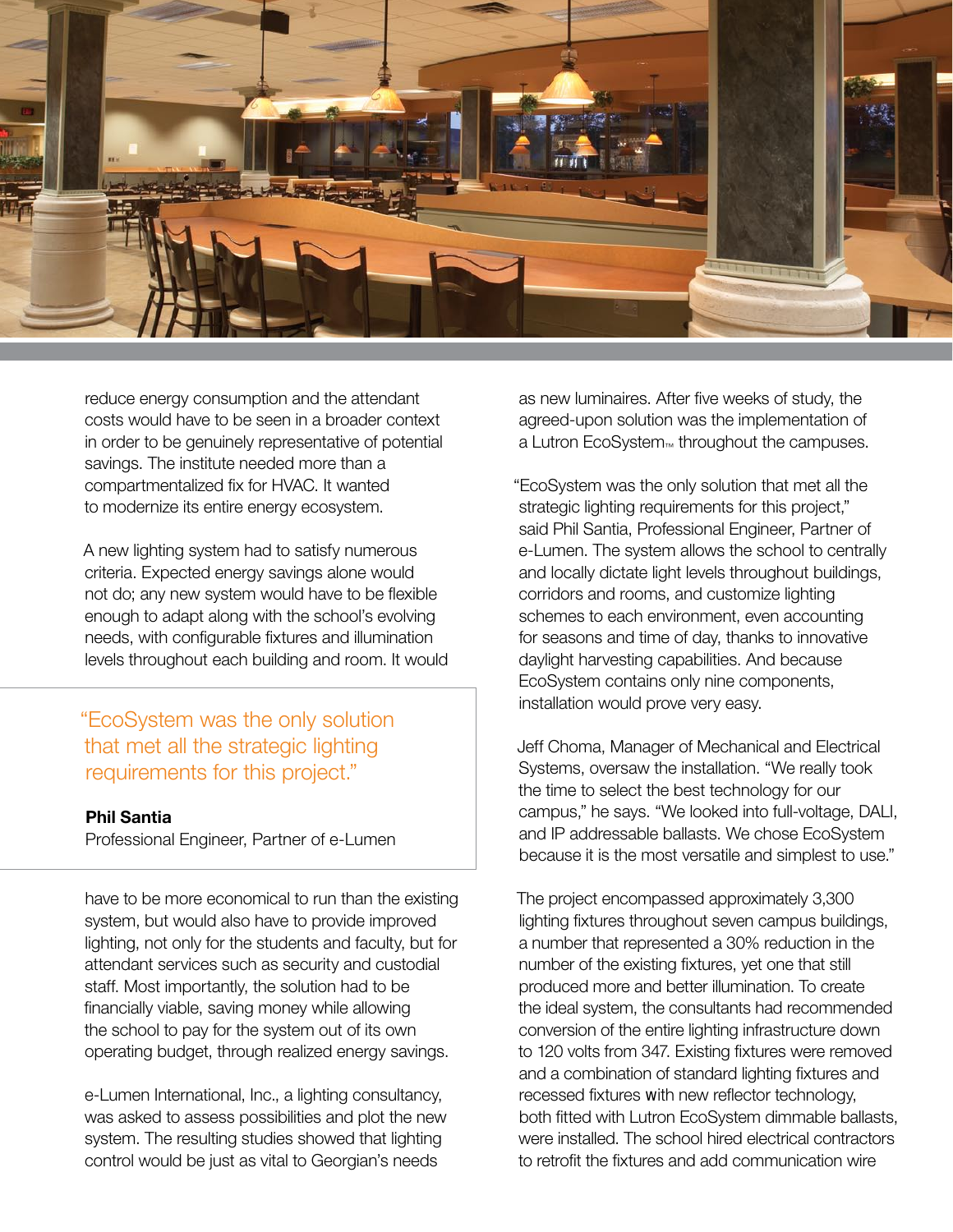## technical, environmental and budgetary efficiency in harmony



where needed. Existing wiring was used whenever possible, with transformers used where this was not feasible. Once the wiring was in place, a system of daylight sensors, occupancy sensors and inwall controls were installed, all of which could be programmed by the school staff itself.

Several benefits were realized immediately. Daylight sensors installed in windowed areas dimmed fixtures to take advantage of natural light. Uniquely, EcoSystem directed lighting fixtures throughout these rooms to react to commands from the daylight sensor as a group. The school is using combinations of daylight and occupancy sensors in over 500 instances.

As a result, Georgian is saving over 70% in energy costs over the previous lighting system.

Cost reductions aside, the new lighting deployment has opened exciting workplace possibilities for students, teachers and staff at Georgian. The extensive programmability of Lutron's EcoSystem allows professors to manipulate lighting energy based on teaching activity. For instance, during whiteboard presentations, the lighting at board is increased, while farther luminaires are dimmed progressively.

In teaching situations where audio/video materials are the focus, the instructor is able to direct the lighting energy away from the screen and onto student desks, to allow for both a clear presentation and easy note-taking. Classrooms, meeting rooms, offices and auditoriums have all been configured for capabilities such as these, significantly enhancing their effectiveness.

"Low-voltage wiring for controls makes it easy to group fixtures in a circuit in different areas, and to adjust them easily," says Choma. "People love the single-zone lighting control."

"We looked into full-voltage, DALI, and IP addressable ballast. We chose EcoSystem because it is the most versatile and simplest to use."

#### Jeff Choma

Manager of Mechanical and Electrical Systems, Georgian College

Programming for the new lighting system is performed in-house by Georgian staff, which allows the school to re-configure ambience anywhere on campus without the intervention, inconvenience and expense of an outside service. More importantly, the school was also able to control costs as easily as its own lighting.

From its initial stages, the team involved in the lighting redesign was challenged to show an expected reduction in utility bills that would, in effect, make the system pay for itself. The proposed benefits were so demonstrable that the school was able to procure a loan in order to build the system, which is now being repaid each month by the savings in energy costs.